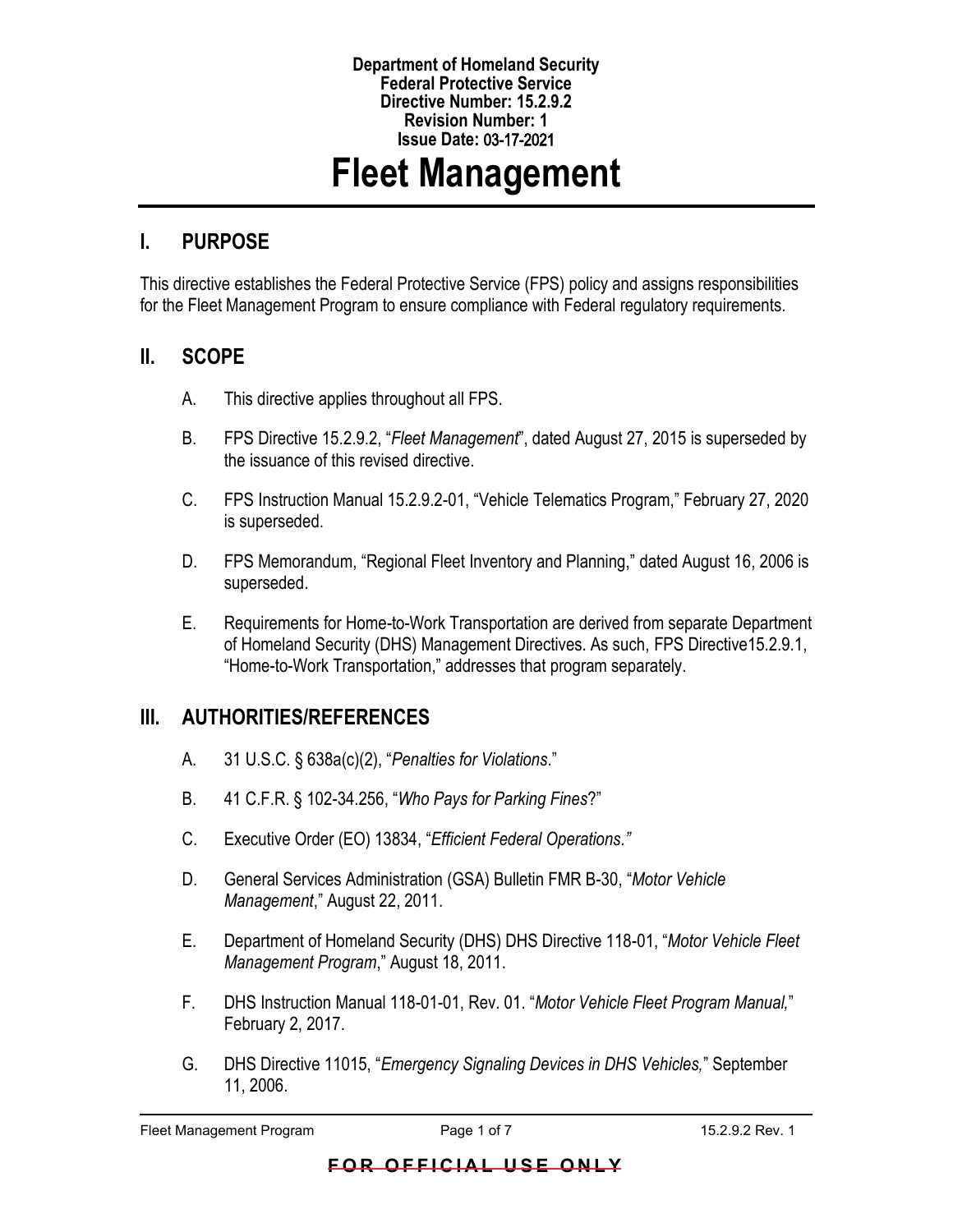- H. DHS Directive 1020, "*Fleet Card Program*," March 1, 2003.
- I. DHS Financial and Management Policy Manual Part 3.2.3, "*Fleet Card Manual*," April 30, 2015.
- J. FPS Directive 15.5.13.1, "*Emergency Vehicle Operations*," February 19, 2020.
- K. FPS Directive, 15.2.2.1, "Performance, Quality, and Compliance," May 8, 2019.
- L. FPS Instruction Manual 15.2.2.1-01 "*Internal Audit*," April 24, 2019.
- M. FPS Directive 15.2.9.1 "*Law Enforcement Home-to-Work Transportation Program,*" August 11, 2017.
- N. Memorandum of Understanding between the General Services Administration (GSA) Fleet Program and the Federal Protective Service, National Protection and Programs Directorate, June 15, 2016.

## **IV. DEFINITIONS**

- A. **Administrative Vehicle** is a vehicle used to facilitate the administrative transportation of personnel. This includes, but is not limited to, attending meetings, work-related operations, and other routine transportation that does not require special equipment.
- B. **Commercial Lease** is a motor vehicle provided by contract or other arrangement from a commercial source for 120 continuous days or more.
- C. **Federal Automotive Statistical Tool (FAST)** is a web-based motor vehicle reporting system managed by the Department of Energy (DOE) and GSA for the purpose of annually reporting an agency's motor vehicle composition including: size, vehicle types, and overall budget and spending applied to the fleet; FAST will take the data entered and produce a Motor Vehicle Fleet Report (MVFR) and Annual Motor Vehicle Budget Summary for submission, and automatically transmit them to OMB upon completion.
- D. **FAST Reportable Vehicles** are any government motor vehicles used by the FPS, including those used by contractors. Also included are motor vehicles designed or acquired for a specific or unique purpose, including motor vehicles that serve as a platform or conveyance for special equipment, such as a trailer. Excluded is material handling equipment and construction equipment not designed and used primarily for highway operation.
- E. **Fleet** is the term used to represent the entire inventory of FPS vehicles.
- F. **Home-to-Work Transportation (HtW)** is the use of a government vehicle, when authorized, by an employee for transportation between their home and assigned duty station.
- G. **Law Enforcement (LE) Motor Vehicle** is a motor vehicle that is specifically approved in an agency's appropriation act for use in apprehension, surveillance, police or other

Fleet Management Program **Page 2 of 7** 15.2.9.2 Rev. 1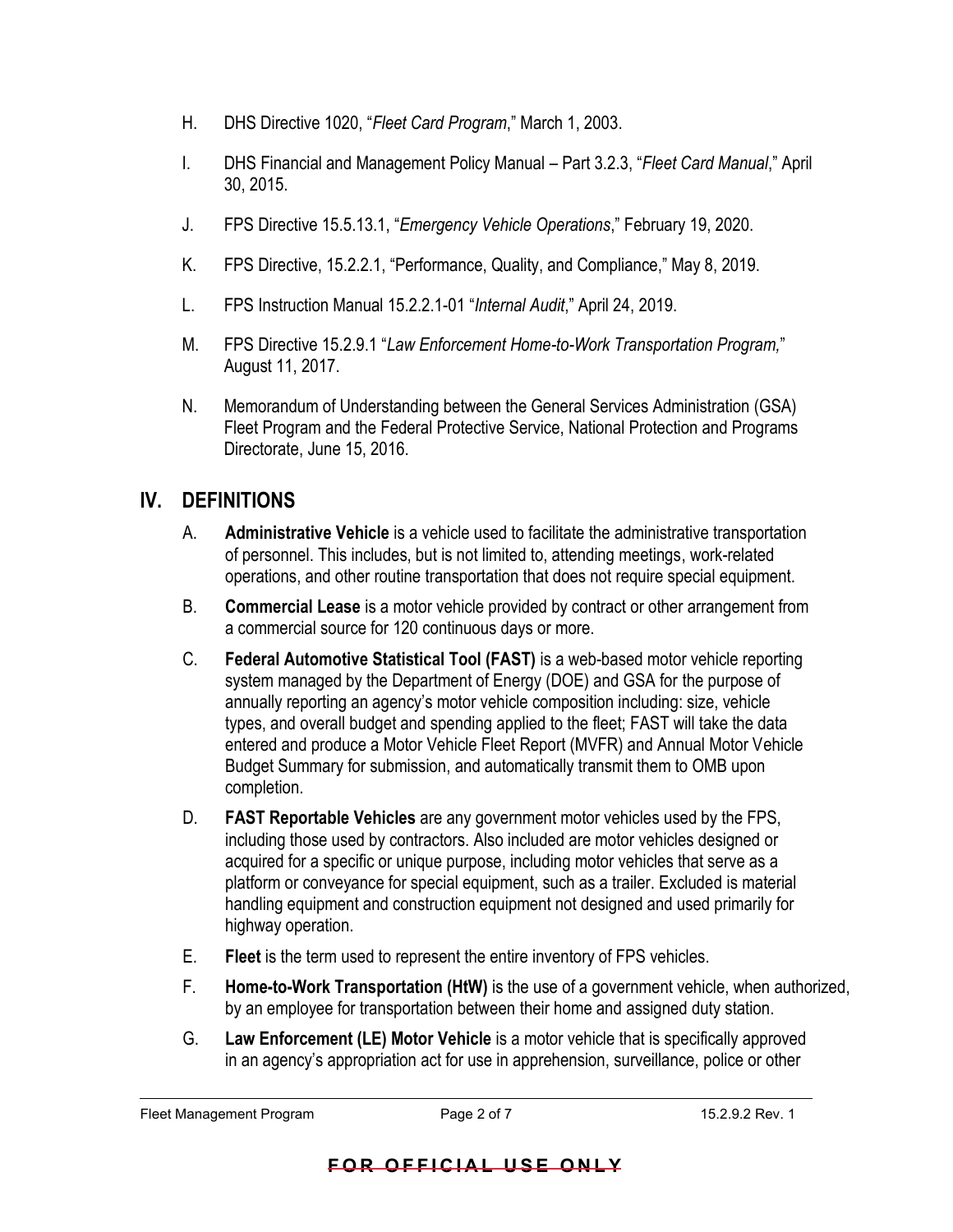law enforcement work or specifically designed for use in law enforcement (See "(b) (7)(E) below).

(b) (7)(E)

- H. **Motor Vehicles** are any motorized vehicle, self-propelled or drawn by mechanical power, designed and operated principally for highway transportation of property or passengers. In this directive, the term Motor Vehicle will refer to FAST reportable vehicles unless otherwise noted. FPS motor vehicles include but not limited to:
	- 1. Government-owned vehicles (GOVs) that are purchased and managed by FPS and GSA leased vehicles leased through GSA;
	- 2. Commercially leased vehicles (non-GSA lease);
	- 3. Vehicles used for administrative purposes; and
	- 4. Special purpose vehicles including, but not limited to, prisoner transport vans, xray trucks, and mobile command vehicles (MCVs).
- I. **Marked Law Enforcement Vehicle** are vehicles that display highly visible police markings and reflective law enforcement insignia on both sides of the vehicle and also have functioning blue and red emergency lights and audible sirens. (See LE1 above).
- J. **Non-FAST Reportable Vehicles** are vehicles that are not required to be reported through the FAST but are managed, tracked, and reported internally within FPS. Non-FAST reportable vehicles include but are not limited to trailers, motorcycles, bicycles, and all-terrain vehicles (ATV).
- K. **Official Use of Government Motor Vehicles** is the use of a government motor vehicle to perform an agency's mission(s), as authorized by the FPS. This may include transportation to locations or events that have been designated an official duty location by a supervisor. For further details on official use, see 41 CFR Part 102-34, Subpart D and 48 CFR 102-34.200.
- L. **Operational Rotation (OR) Vehicle** is an unassigned law enforcement vehicle that is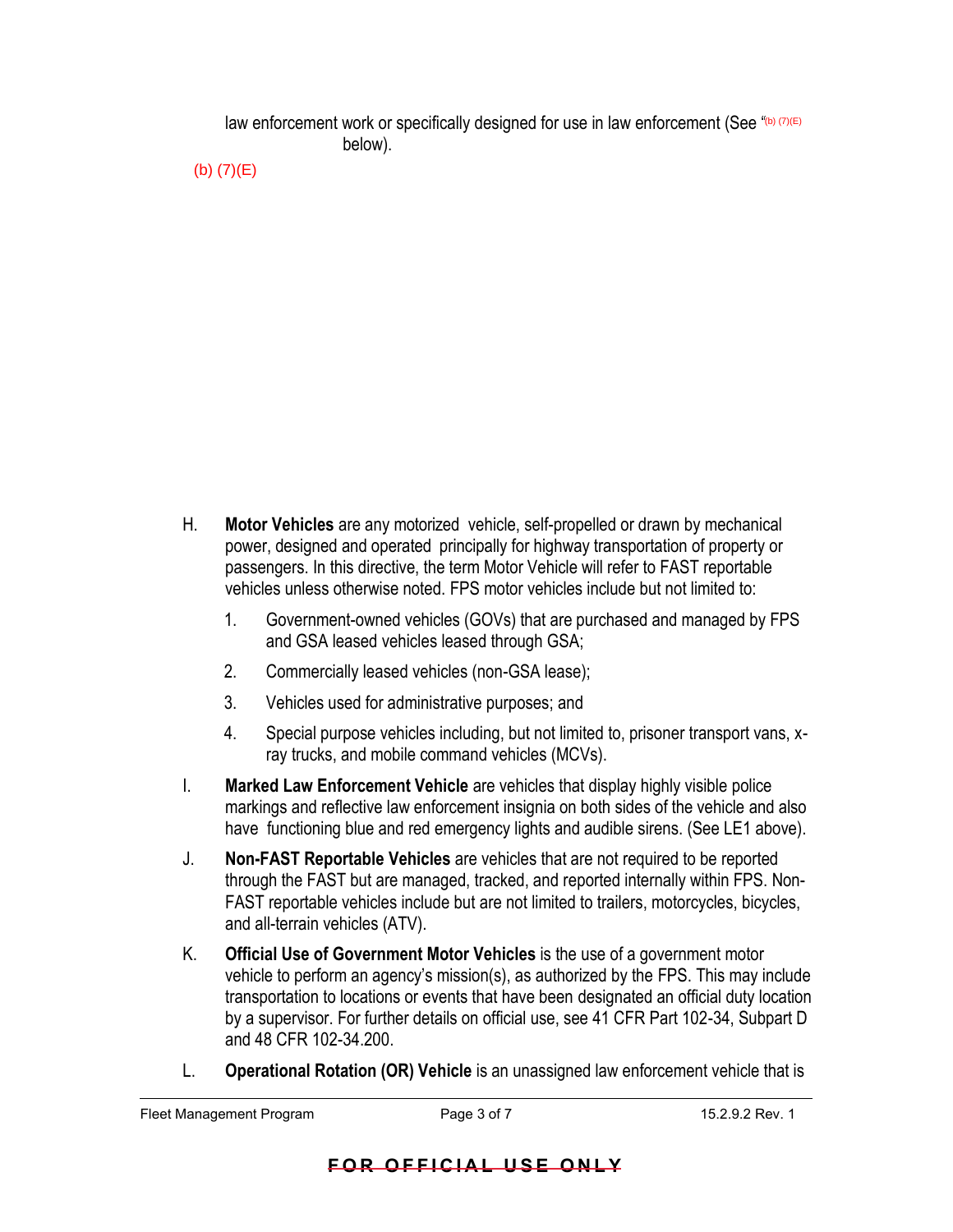available for assignment by the Vehicle Control Officer (VCO).

- M. **Privately Owned Vehicle (POV)** is a motor vehicle not owned by the Government and used by the employee for the primary purpose of providing personal transportation.
- N. **Telematics** is the technology that combines telecommunications and information processing to send, receive, and store information related to remote objects, such as vehicles.
- O. **Unmarked Law Enforcement Vehicle** is any police vehicle that is equipped with emergency equipment, but not marked with distinctive emblems and or colors. (See LE2 above).

#### **V. RESPONSIBILITIES**

- A. The **FPS Director** oversees the FPS Fleet Management Program and ensures FPS compliance with the policies and requirements of the DHS Motor Vehicle Fleet Management Program.
- B. The **Deputy Director, Operations (DD OPS)** develops and validates all motor vehicle fleet operational requirements.
- C. The **Deputy Director for Technology & Innovation (DD T&I)**:
	- 1. Ensures administrative controls and authority are in place for effectively administering, maintaining, accounting for, and controlling the FPS motor vehicle fleet;
	- 2. Provides sufficient resources to carry out motor vehicle management functions; and
	- 3. Appoints a National Fleet Manager in writing to direct motor vehicle management policy, procedures, operations, and oversight of systems for the FPS motor vehicle fleet.
- D. The **Administrative Services Division (ASD) Division Director** is responsible for the overall Fleet Management Program to ensure the management of FPS motor vehicles is carried out according to established Federal regulations and policies; and to provide oversight and internal controls.

#### E. The **National Fleet Manager (NFM)**:

- 1. Develops policies, procedures, and bulletins to ensure full accountability and accurate financial reporting of FPS motor vehicle fleet data including policies and procedures for the acquisition, allocation, maintenance, operation, and disposal of FPS vehicles;
- 2. Provides technical assistance and guidance to enable FPS organizations and personnel to adequately perform fleet management duties;
- 3. Oversees the FPS Fleet Card program to include monitoring expenditures and justifications for approval;
- 4. Serves as the point of contact for all Fleet Program matters and responsible for providing responses to fleet related inquiries and reporting requirements to FPS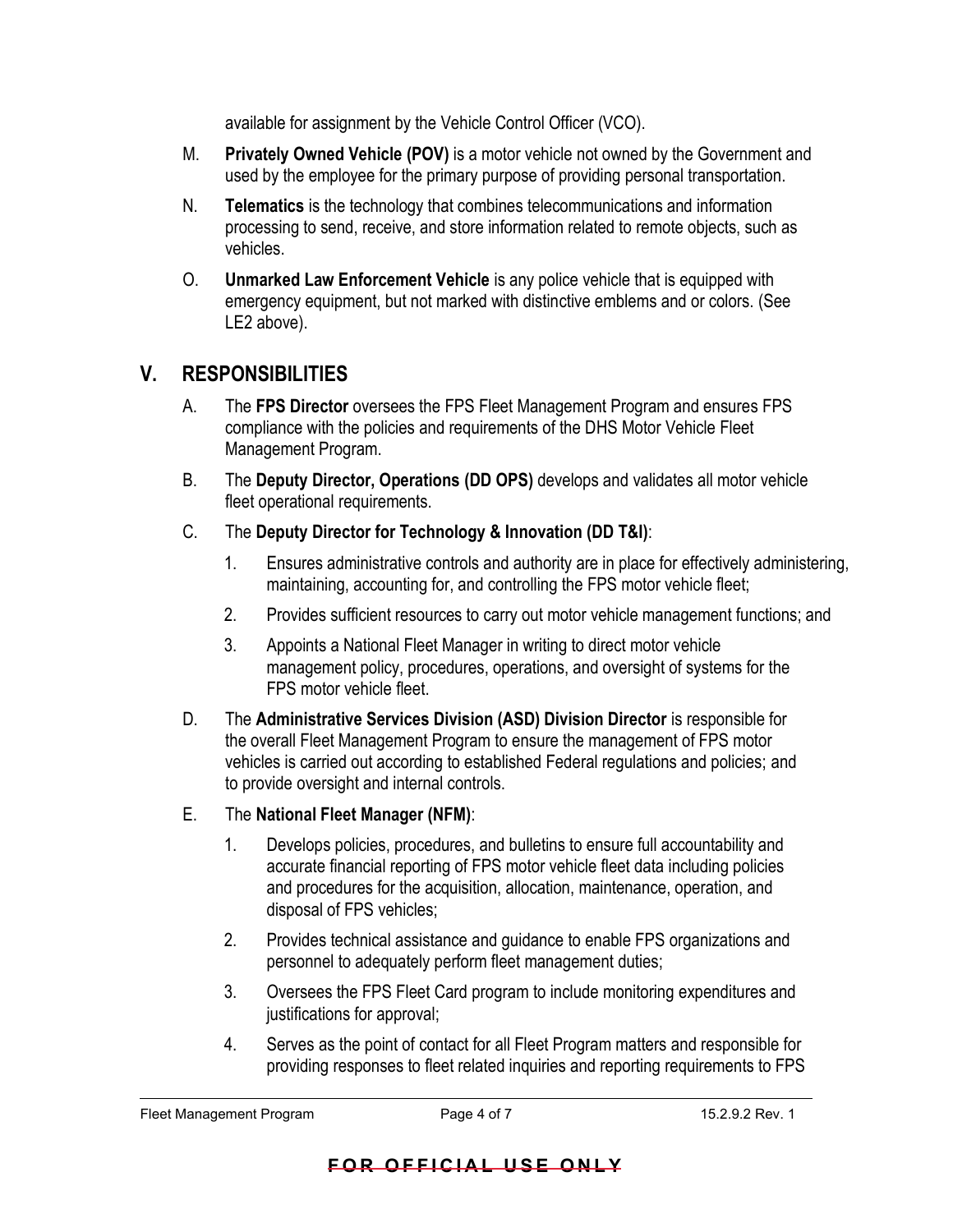internal and external stakeholders such as the Office of Management and Budget (OMB), DHS, OIG, and GSA; and

- 5. Carries out the duties outlined in the FPS Instruction Manual 15.2.9.2-01 "*Fleet Management Program"* (Attachment A).
- F. The **Current Operations Division (COD)** representative:
	- 1. Coordinates with the NFM regarding recommendations for marking, equipping, and upfitting law enforcement and special purpose vehicles;
	- 2. Receives final approval from FPS Operations for all state license plate requests;
	- 3. Forwards all approved state license plate requests to the NFM for processing;
	- 4. Establishes all law enforcement vehicle assignment standards by vehicle type;
	- 5. Identifies all law enforcement vehicle equipment requirements and approves all modification requests for law enforcement vehicles;
	- 6. Establishes a designation for all marked and unmarked law enforcement vehicles;
	- 7. Tracks and monitors all law enforcement vehicle equipment issues and malfunctions and makes recommendations for mitigation; and
	- 8. Provides the NFM monthly status reports on Regional Motor Vehicle Safety Review Boards.

#### G. **Information Technology Division (ITD)**:

- 1. Programs and encrypts ultra-high frequency (UHF), very high frequency (VHF), and digital mobile radios on both a regular and emergency basis;
- 2. Identifies, facilitates, and coordinates the repairs on all radio equipment;
- 3. Facilitates as necessary, changes to all radio equipment installed in FPS motor vehicles and initiates transfers, swaps, and upgrades as required;
- 4. Provides subject matter expertise to the NFM concerning the National Radio Program as it relates to the life cycle of the FPS motor vehicle fleet; and
- 5. Provides annual budget estimates on mobile radio procurement to the NFM.
- H. The **Business Operations Manager (BOM)**:
	- 1. Is responsible for overseeing implementation and compliance with this directive within their zone assignement;
	- 2. Serves as the point of contact for all zone fleet program matters; and
	- 3. Provides responses to applicable zone fleet related inquiries and reporting requirments to the National Fleet Manager.
- I. **Regional Directors (RDs)**:
	- 1. Ensure regional compliance with laws, regulations and policies, including this directive;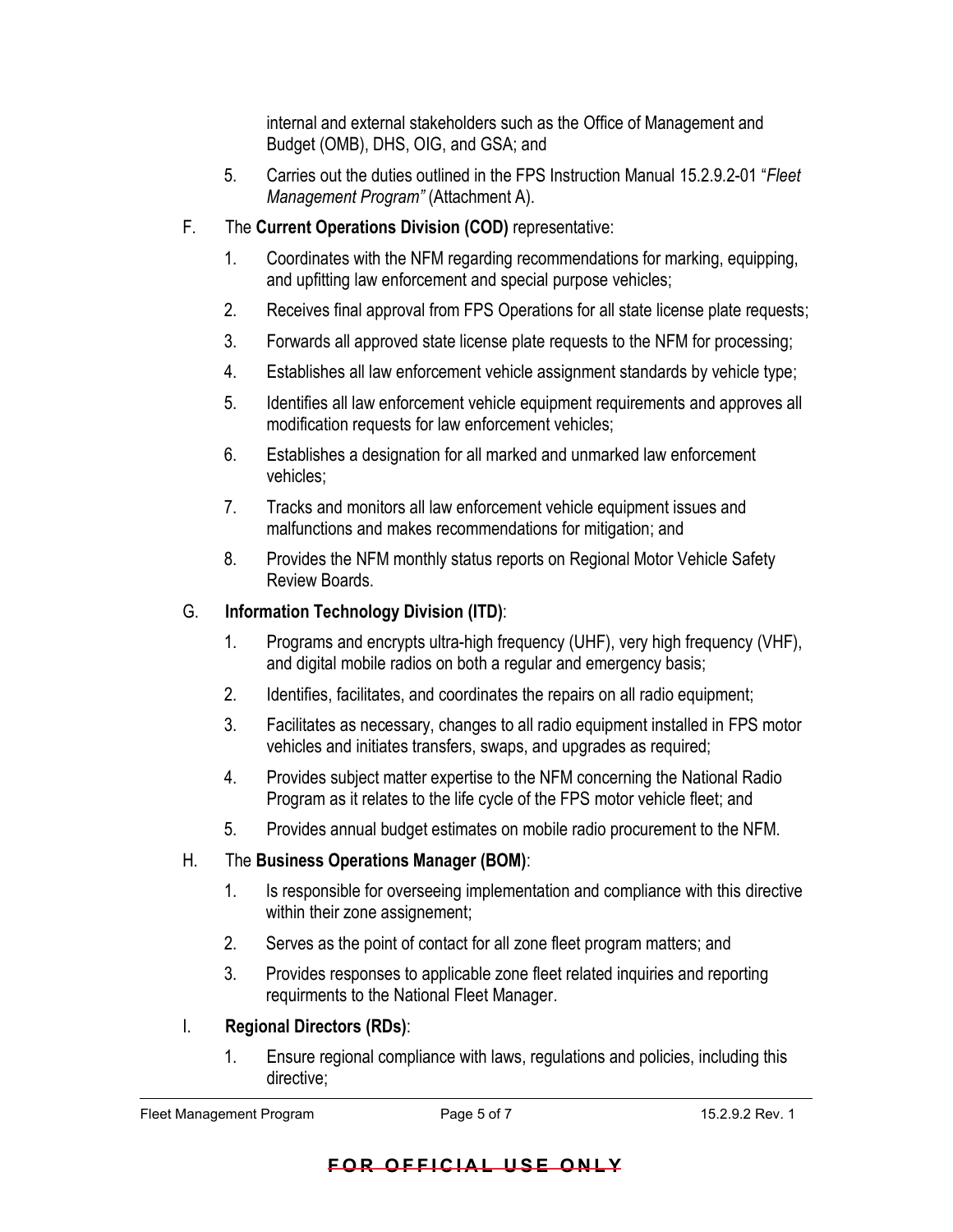- 2. Ensure regional administrative controls and authority are in place for effectively administering the Fleet Management Program within the region; and
- 3. Appoint the Regional Vehicle Control Officer (VCO) in writing to implement regional Fleet Management policy, procedures, operations, and oversight.

#### J. **Vehicle Control Officers (VCOs)**:

- 1. Oversee implementation and compliance with this directive and the FPS Instruction Manual 15.2.9.2-01 "*Fleet Management Program*" (Attachment A) in their Region; and
- 2. Ensure that regional vehicle inventories are 100% accurate in SAMS and GSA Drive-Thru, and reports any changes immediately to the NFM for validation.

#### K. **Vehicle Operators**:

- 1. Obtain approval prior to using an FPS vehicle, if not already assigned a Government vehicle;
- 2. Using government vehicles for official purposes only; and
- 3. Adhere to this directive, the FPS Instruction Manual 15.2.9.2-01 "*Fleet Management Program*" (Attachment A), and other federal, state, and local laws regarding the operation of FPS vehicles.

# **VI. POLICY AND REQUIREMENTS**

- A. The Agency has a responsibility to manage the vehicle fleet conscientiously- and to operate only as many vehicles as needed to work efficiently, and to use vehicles only as required for official business. Employees who misuse vehicles are subject to disciplinary action.
- B. The National Fleet Manager implements Agency-Wide Fleet Management policies, and procedures for the acquisition, allocation, maintenance, operation, and disposal of FPS vehicles.
- C. Regions comply with internal reviews and provide Fleet Management Program information, as requested, to the National Fleet Manager.
- D. Regions provide timely and accurate report data. This includes reports to FPS HQ, DHS, other Executive Branch entities, and to Congress.
- E. Regions acquire and utilize only the minimum size and most fuel efficient vehicles required to effectively provide mission support, including law enforcement.

## **VII. ATTACHMENT**

A. FPS Instruction Manual 15.2.9.2-01 "*Fleet Management Program.*"

#### **FOR OFFICIAL USE ONLY**